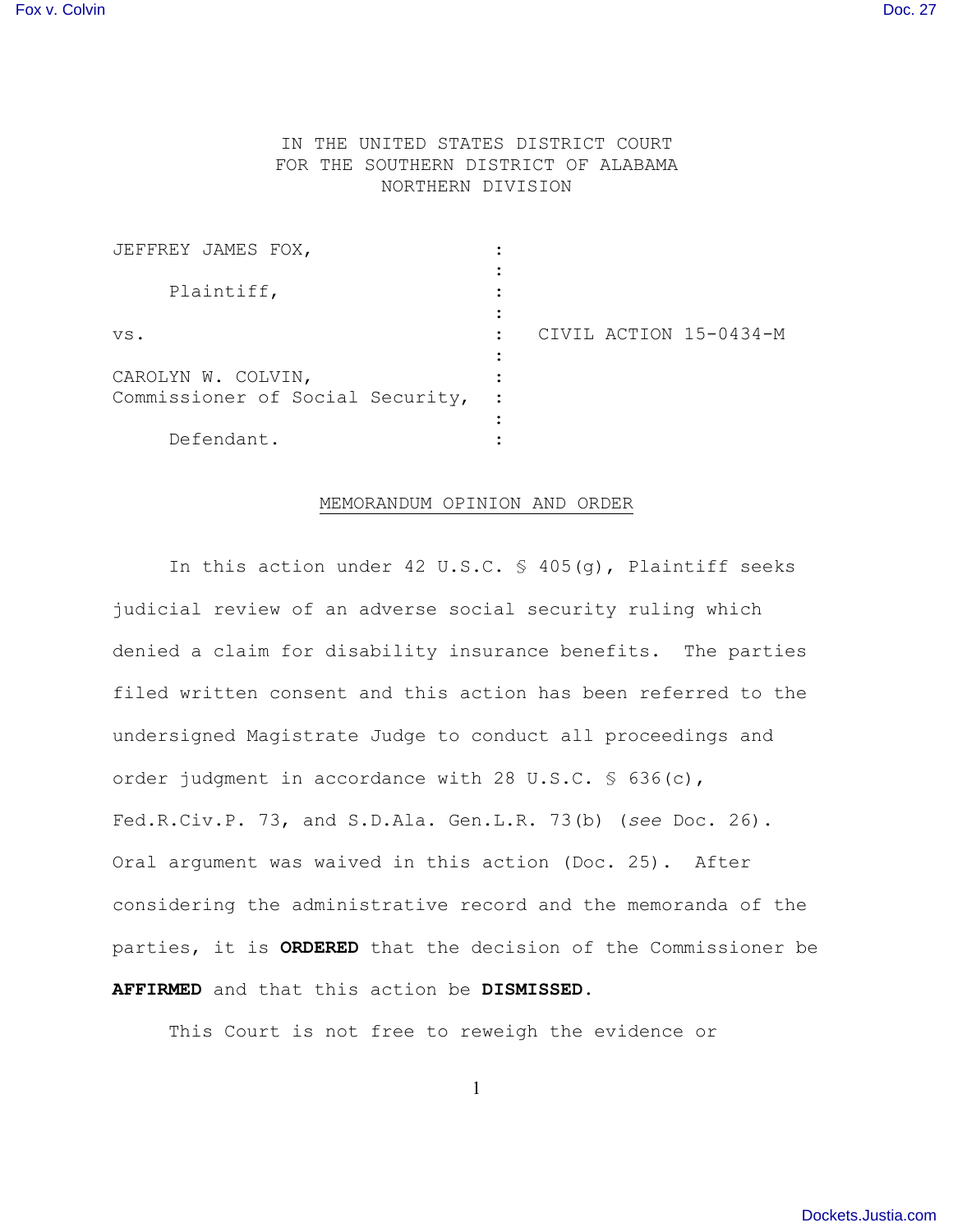substitute its judgment for that of the Secretary of Health and Human Services, *Bloodsworth v. Heckler*, 703 F.2d 1233, 1239 (11th Cir. 1983), which must be supported by substantial evidence. *Richardson v. Perales*, 402 U.S. 389, 401 (1971). The substantial evidence test requires "that the decision under review be supported by evidence sufficient to justify a reasoning mind in accepting it; it is more than a scintilla, but less than a preponderance." *Brady v. Heckler*, 724 F.2d 914, 918 (11th Cir. 1984), *quoting Jones v. Schweiker*, 551 F.Supp. 205 (D. Md. 1982).

At the time of the administrative hearing, Fox was fiftyone years old, had completed a high school education (*see* Tr. 30), and had previous work experience as a truck driver (Tr. 52). In claiming benefits, Plaintiff alleges disability due to upper and lower extremity impairments in combination with obesity (Doc. 15 Fact Sheet).

Fox filed an application for disability benefits on January 28, 2013, asserting a disability onset date of March 4, 2011 (Tr. 134-35; *see also* Tr. 20). Benefits were denied following a hearing by an Administrative Law Judge (ALJ) who determined that although he could not do his past relevant work, Plaintiff was capable of performing specific light work jobs (Tr. 20-32). Fox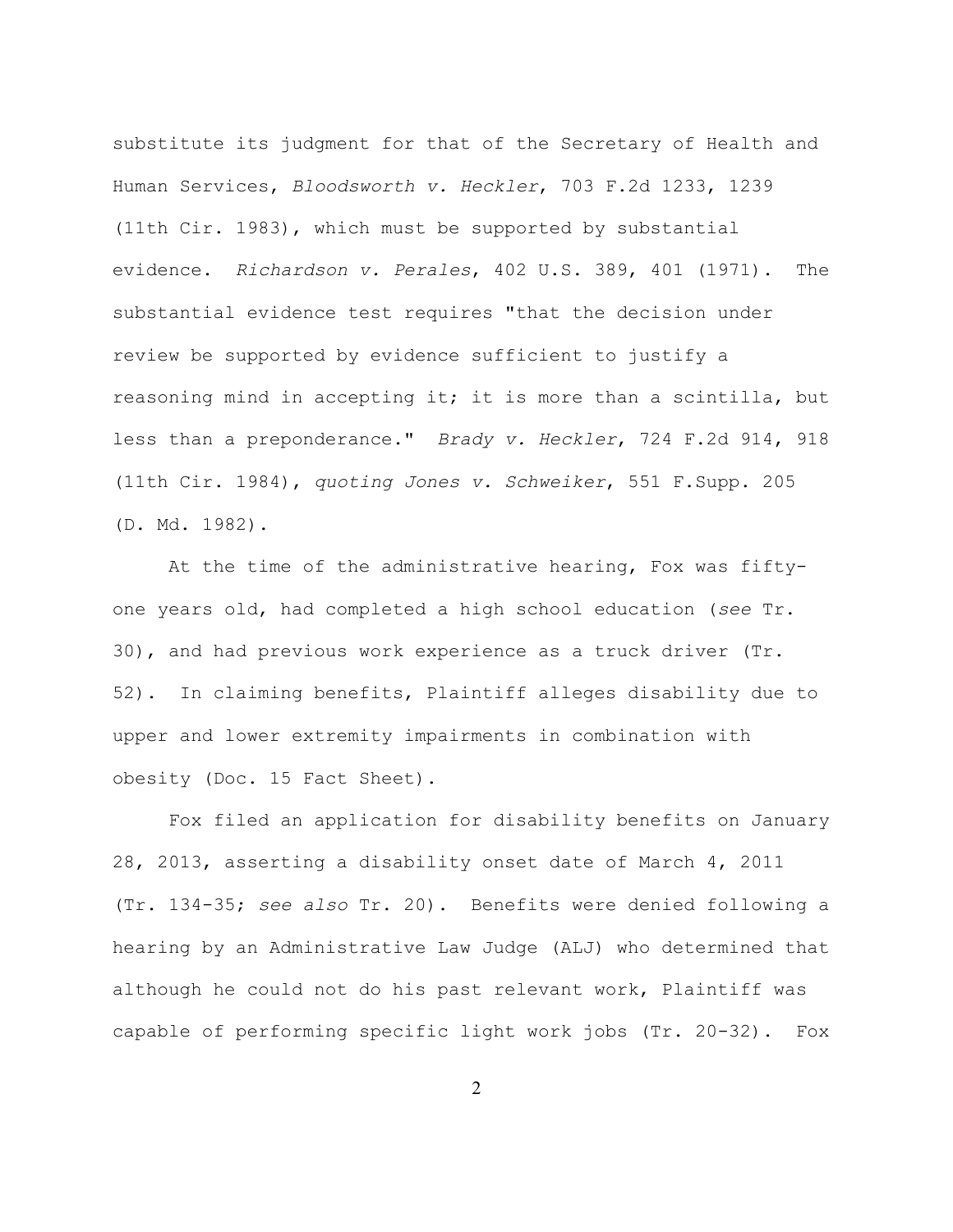requested review of the hearing decision (Tr. 14-16) by the Appeals Council, but it was denied (Tr. 1-5).

Plaintiff claims that the opinion of the ALJ is not supported by substantial evidence. Specifically, Fox alleges that: (1) The ALJ did not properly consider the opinions of his treating physician; and (2) the ALJ did not properly apply the Medical Vocational Rules (Doc. 15). Defendant has responded to and denies—these claims (Doc. 20).

The Court will now summarize the relevant record evidence.

On March 4, 2011, Fox was admitted to UAB Hospital (Highlands) for four nights to undergo laparoscopic incisional repair of multiple hernias; he improved to a point where his pain was well-controlled and he was stable at discharge with a prescription for Lortab<sup>1</sup> (Tr. 220-26, 228-29).

On January 9, 2013, Dr. Lisha Thornton examined Plaintiff for his diabetes mellitus, hypertension, and dyslipidemia; he also had eye strain, headaches, and foot pain from neuropathy, especially at night (Tr. 230-34). The Doctor noted that Fox's diabetes,<sup>2</sup> hypertension, and asthma were resolved; his gait was

 $\frac{1}{1}$ *Lortab* is a semisynthetic narcotic analgesic used for "the relief of moderate to moderately severe pain." *Physician's Desk Reference* 2926-27 (52nd ed. 1998).

 $^2$ During the same examination, the Doctor indicated that Fox's diabetes mellitus was uncontrolled (Tr. 234; *cf.* Tr. 231).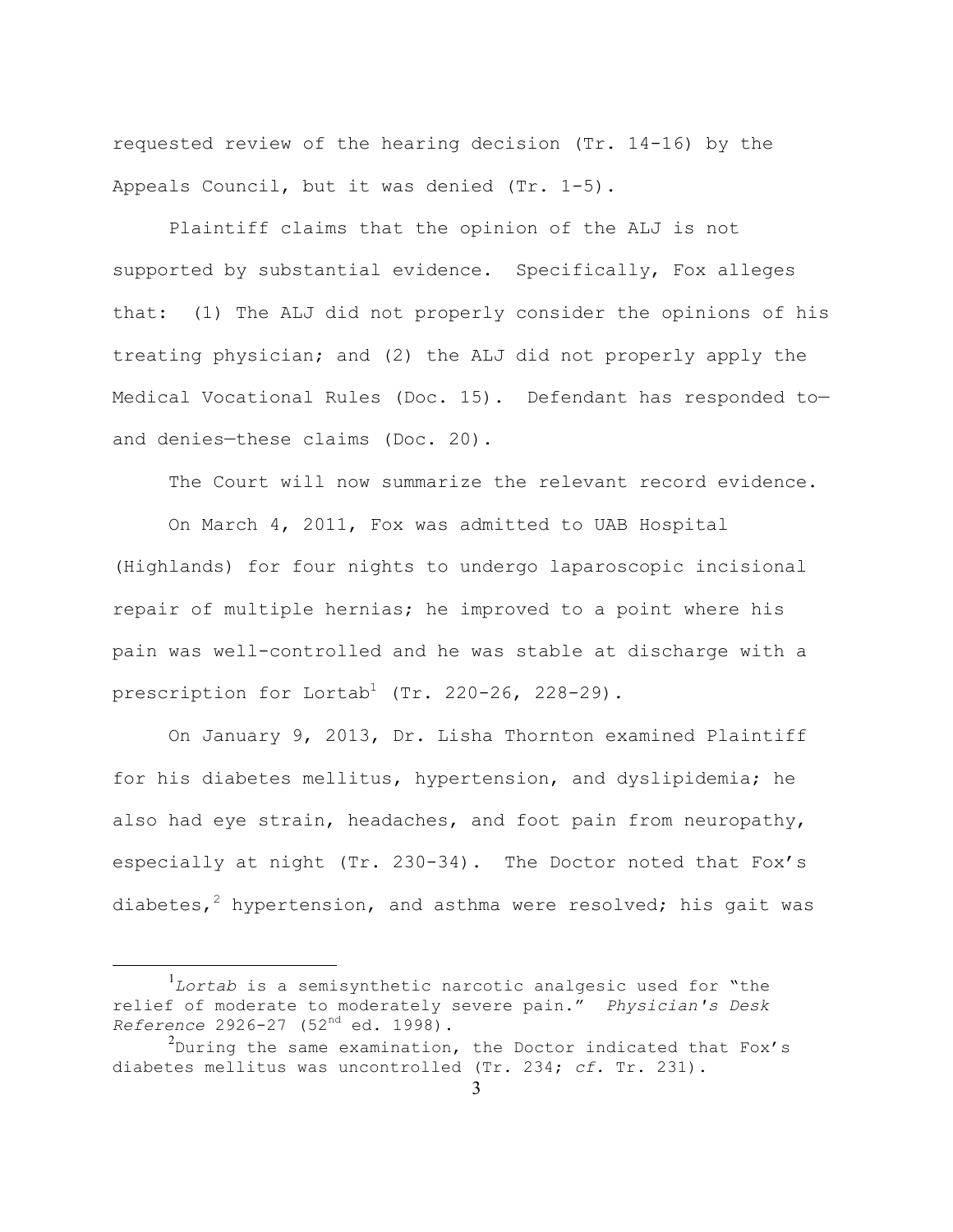normal. Thornton encouraged Plaintiff to get his eyes examined and quit smoking while increasing his Neurontin<sup>3</sup> prescription.

On January 9, 2013, records from UAB Health Center Hoover demonstrated that Fox's diabetes was under better control (Tr. 272; *see generally* Tr. 235-77). Plaintiff was given information on how to quit smoking (Tr. 238-40).

On March 30, at the request of the Social Security Administration, Dr. Richard Crittenden performed a consultative examination of Fox whose chief complaints were neuropathic feet pain, bilateral shoulder pain, and right knee pain; Plaintiff said that the neuropathy limited him to standing and walking for one hour each and the shoulder kept him from overhead reaching, though it had no effect on hand function (Tr. 278-83). Fox stated that his daily activities included cooking, cleaning dishes, vacuuming, and doing laundry; he drove himself to church and to the grocery store. He walked as much as he could everyday. Crittenden described Plaintiff as morbidly obese with normal toe/heel walk; though the Doctor found that he did not need a cane, Fox had one, unprescribed, that he used occasionally. Plaintiff had minor range of motion (hereinafter *ROM*) limitations in the right shoulder; muscle strength was 5/5

 $\frac{1}{3}$ *Neurontin* is used in the treatment of partial seizures.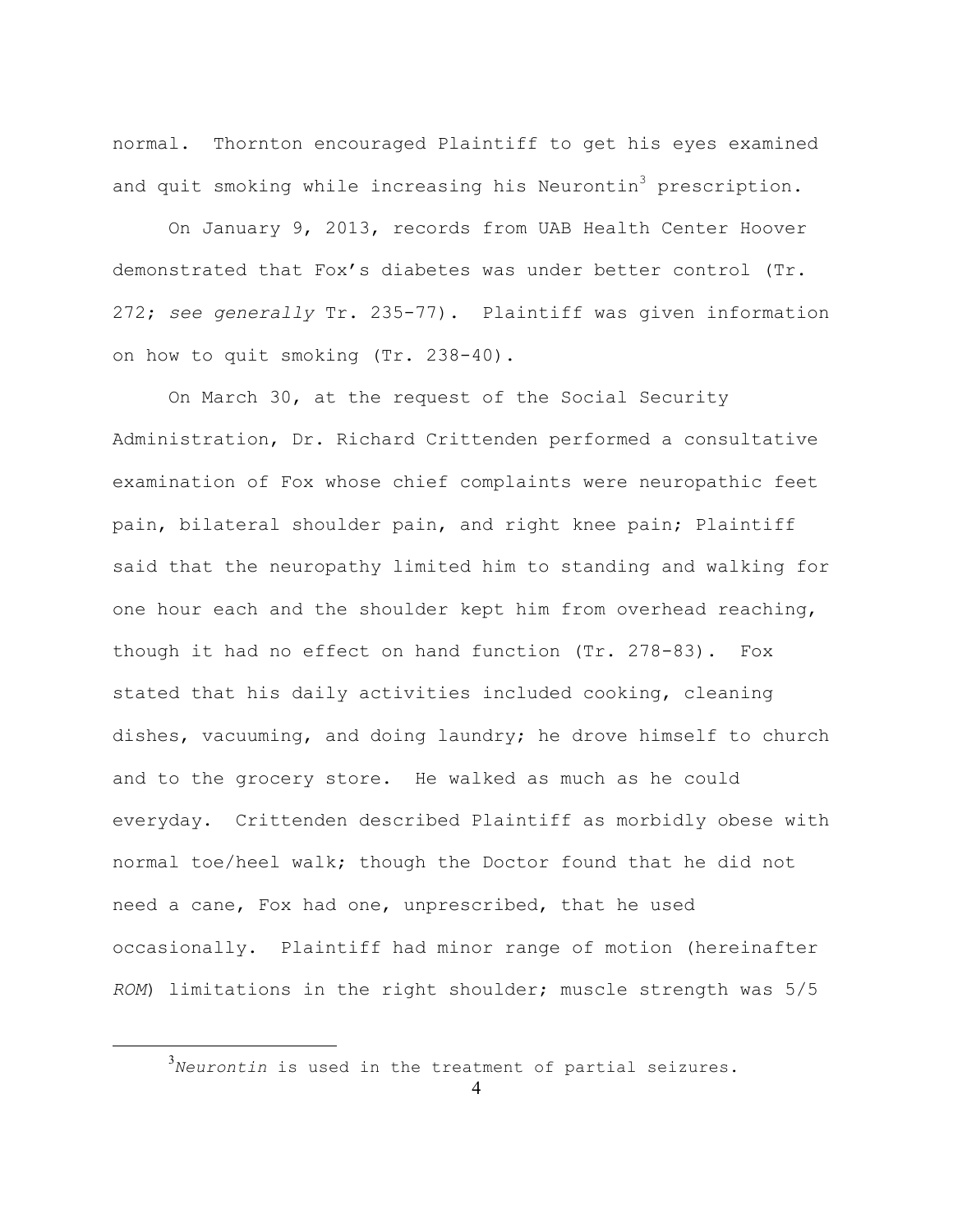in all major muscle groups with normal muscle bulk and tone. Sensation to touch was intact, though there was no pinprick sensation in any of the ten toes. Dr. Crittenden noted that Fox's right shoulder was moderately tender posteriorly and laterally below the acromion; the right knee was diffusely mildly tender with mild crepitus on active ROM. The Examiner found that Plaintiff could stand and walk, up to six hours each, with no limitation in sitting; Fox was limited to lifting and carrying twenty-five pounds occasionally and ten pounds frequently on the right with no limitations on the left. He could reach only occasionally, with no limitation in handling, fingering, and feeling. There was no restriction on climbing stairs but he was limited in climbing ladders and scaffolding; there were no limitations in stooping, crouching, kneeling, or crawling.

On April 25, 2013, Dr. Lisha Thornton examined Plaintiff for chest congestion, sinus pressure, headache, and right shoulder pain (Tr. 295-300). She noted his height of seventysix inches and weight of 342.4 pounds equaled a Body Mass Index of 41.68; Fox was in no acute distress. Plaintiff had normal gait; his right shoulder had mild crepitus with moderately

*Physician's Desk Reference* 2110-13 (52nd ed. 1998).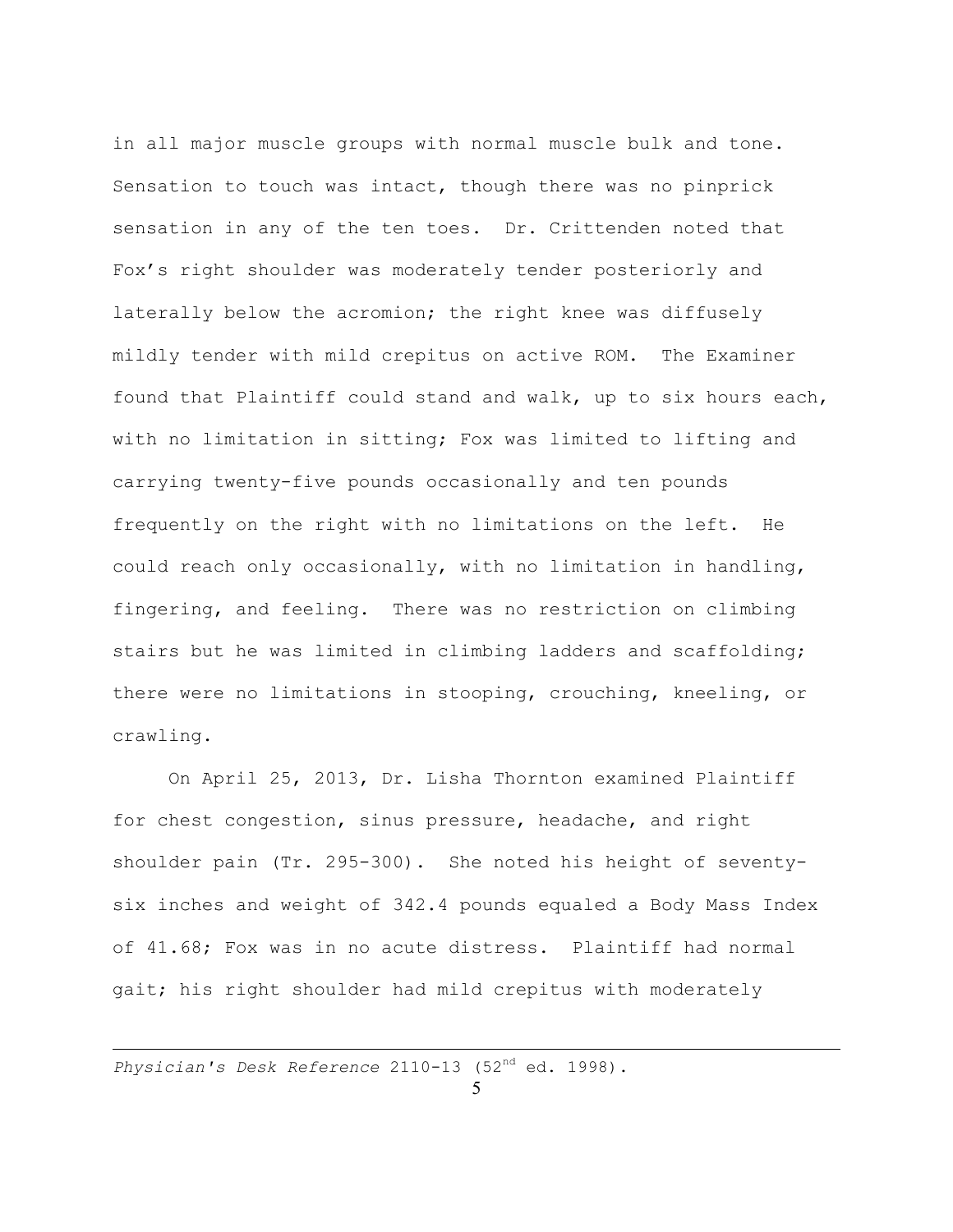reduced ROM while the left shoulder had mild crepitus with good ROM. Thornton prescribed Ultram, $4$  referred him to an orthopaedic physician, and told him to quit smoking. On July 11, 2013, Thornton examined Fox for his annual physical; he was doing well overall, smoking, and watching portions at meals, but not exercising (Tr. 301-06). Plaintiff was alert and oriented and in no acute distress; on the musculoskeletal exam, the Doctor noted no tenderness, swelling, or deformity, though there was crepitus and reduced ROM in the right shoulder. He had normal motor function. Plaintiff was encouraged to get regular exercise and change his diet to combat his obesity as well as to quit smoking.

On July 16, Dr. Marshall Crowther examined Plaintiff for right shoulder pain; Fox also complained of neck and right knee pain, but no back pain (Tr. 285-88). X-rays showed mild degenerative change in the glenohumeral and acromioclavicular joints, but the changes were not considered significant. The Doctor noted that internal rotation was limited secondary to pain; Plaintiff was given a corticosteroid injection and was prescribed a topical pain compound.

 $\frac{1}{4}$ *Ultram* is an analgesic "indicated for the management of moderate to moderately severe pain." *Physician's Desk Reference* 2218 (54th ed. 2000).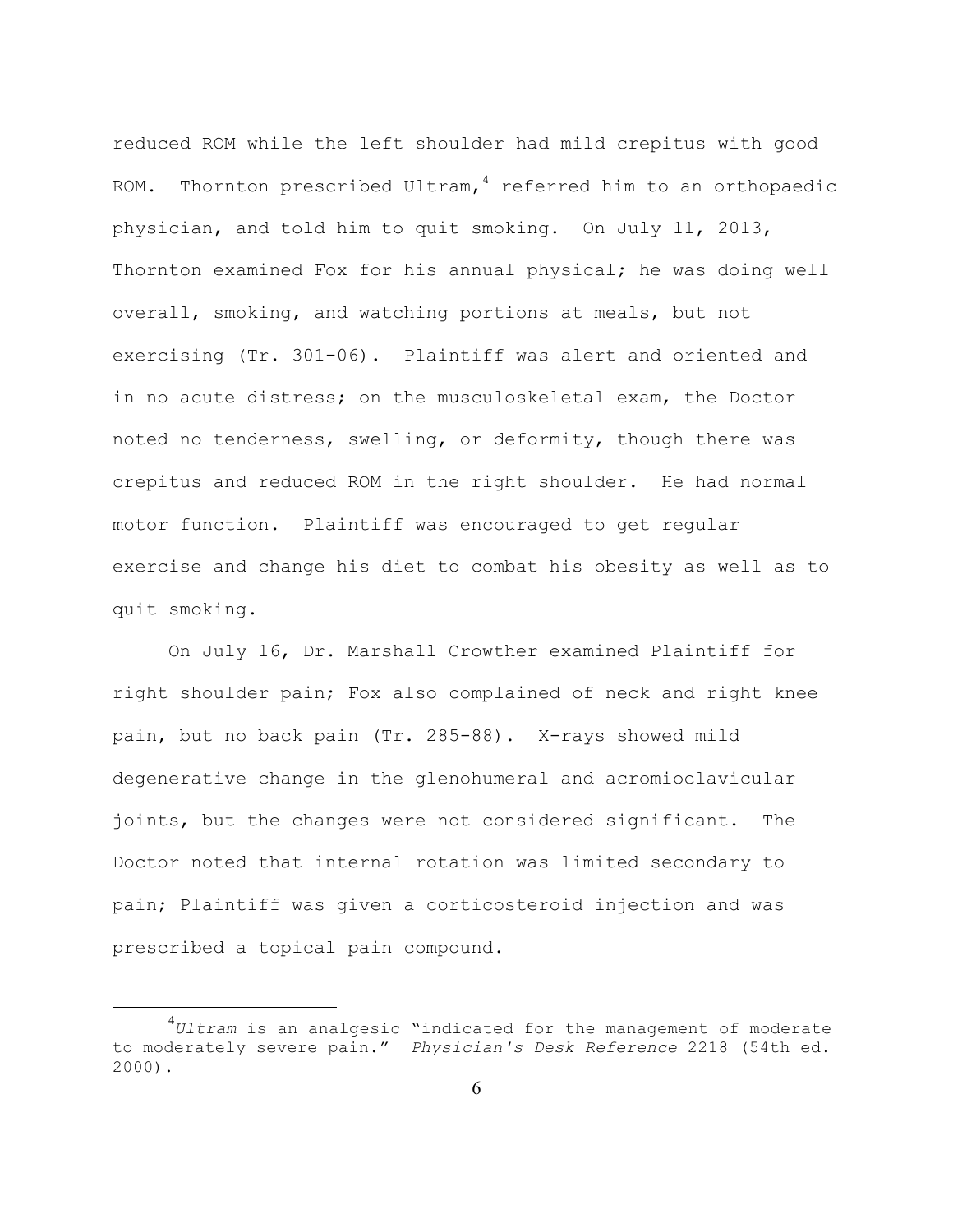On July 24, 2013, Dr. Thornton saw Fox for shoulder and right knee pain; he also complained of burning and numbness in his feet; he rated his pain at two (Tr. 311-15). She prescribed Tramadol.<sup>5</sup> The Doctor next examined Plaintiff on February 7, 2014 for complaints of intermittent left ear pain, hemorrhoids, and increased neuropathic feet pain; he did not complain of any muscular pain, but rated his pain at seven (Tr. 316-21). Fox had normal gait; Thornton referred him for a colonoscopy.

On March 6, Dr. Carol Rosenstiel determined that Fox's vision was 20/20 bilaterally (Tr. 291; *see generally* Tr. 290- 93).

On March 11, Dr. Thornton saw Plaintiff for increased sugar levels; he complained that Lyrica<sup>6</sup> was not controlling his neuropathic pain (Tr. 322-27). She increased the dosage for the Lyrica and his diabetic medications and encouraged him to lose weight and exercise.

On March 13, Dr. Crowther examined Plaintiff for follow up for his right shoulder pain and a new complaint of right knee pain when he tried to straighten it; his pain was seven on a

6 *Lyrica* is used for the management of neuropathic pain.

 $rac{1}{5}$ *Tramadol* "is indicated for the management of moderate to moderately severe chronic pain in adults who require around-the-clock treatment of their pain for an extended period of time." *Physician's Desk Reference* 2520 (66<sup>th</sup> ed. 2012).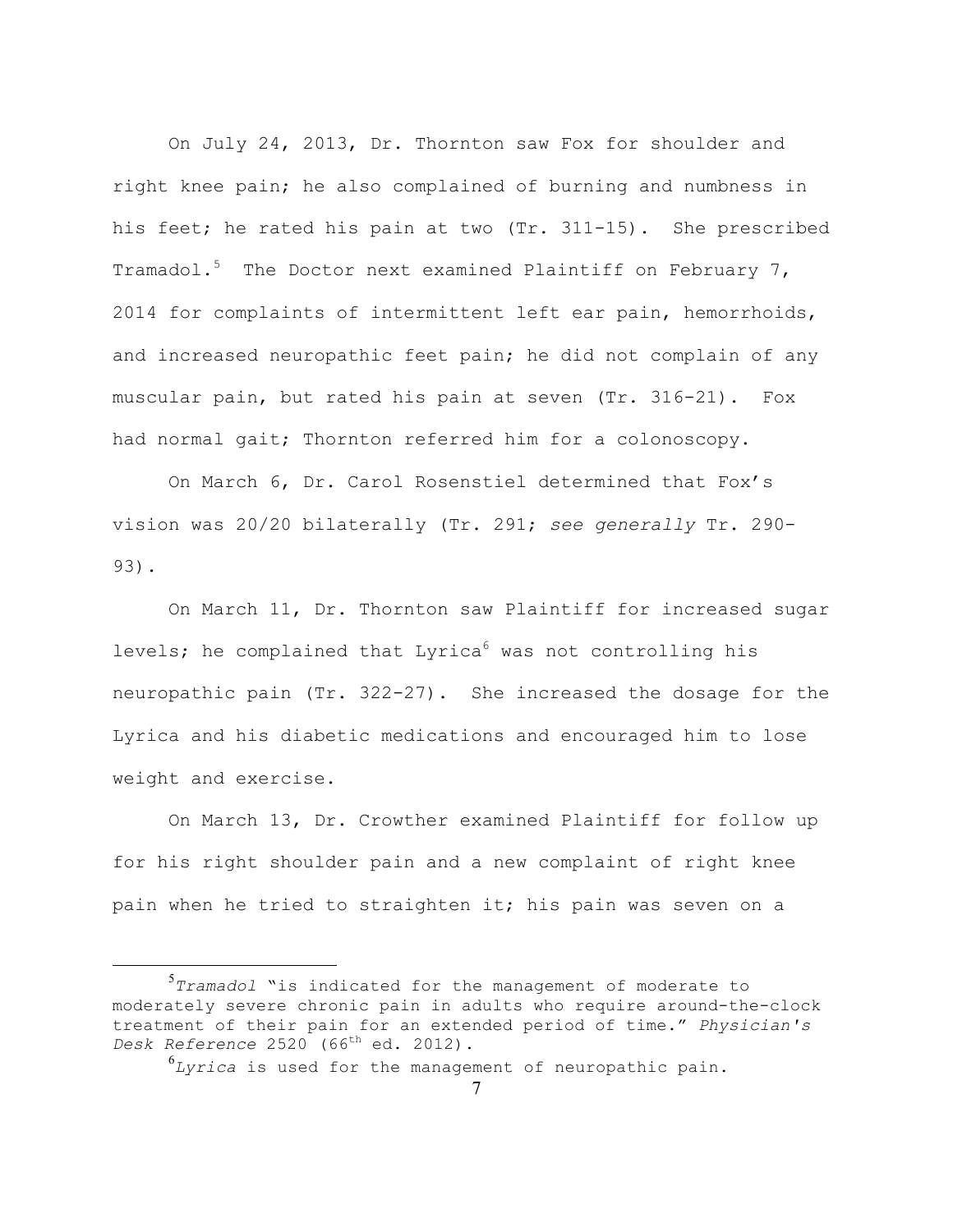ten-point scale (Tr. 344-48, 367). The Doctor noted no ROM limitations in the right shoulder but about fifteen degrees limitations in his right knee extension; gait was normal. Xrays demonstrated fairly advanced degenerative narrowing and osteophytic change, mostly affecting patellofemoral compartment, but tricompartmental changes were seen. Crowther's diagnosis was degenerative joint disease of the right knee and rotator cuff impingement syndrome of the right shoulder for which he recommended injections for both the knee and shoulder, a compounding pain cream, a lateral hinged patellar J brace for knee stability, and physical therapy; he could bear weight as he was able and was told to avoid stairs.

On April 2, 2014, Dr. Thornton noted Fox's complaints of fatigue and drowsiness because of his medications; he rated his pain at eight (Tr. 361-66). The Doctor noted that his glucose levels were improving. Plaintiff's right shoulder had poor ROM with crepitus; his right knee had reduced ROM with crepitus. On the same date, Thornton completed a physical capacities evaluation in which she indicated that Fox could lift and carry twenty pounds occasionally and ten pounds frequently; he could sit for three and stand/walk less than one hour during an eight-

*Physician's Desk Reference* 2517 (62nd ed. 2008).

1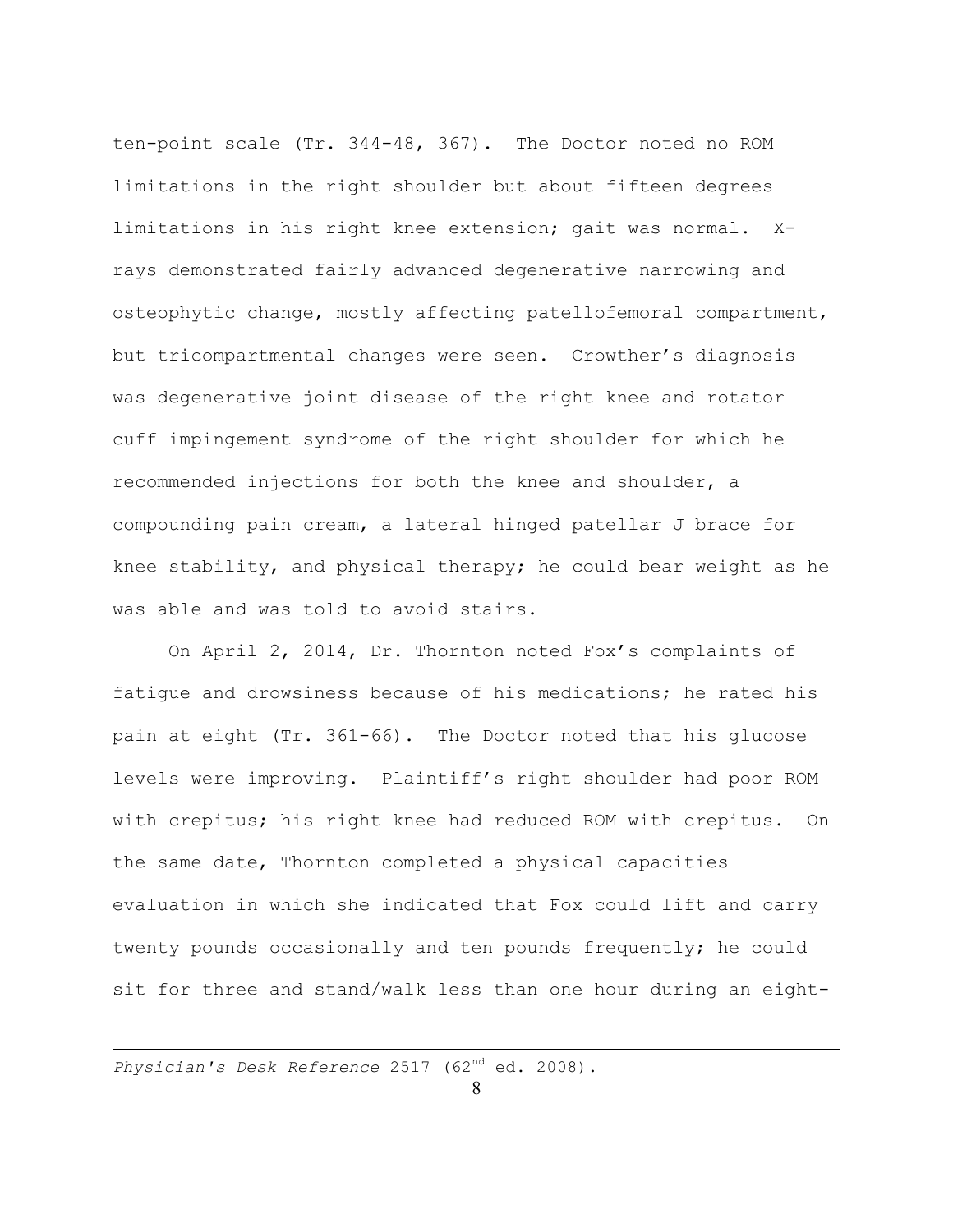hour day (Tr. 336). Dr. Thornton indicated that Fox needed a cane to walk. She went on to state that Plaintiff could frequently engage in gross and fine manipulation, operate motor vehicles, work around dust, allergens, and fumes; he could occasionally climb stairs or ladders and balance and bend, but could never use arm or leg controls, stoop, reach, or work around hazardous machinery. The Doctor went on to complete forms indicating that Fox experienced pain and fatigue/weakness to an extent that would negatively affect adequate performance of daily activities, that physical activity would greatly increase his pain/fatigue/weakness, and that prescribed medication would cause side effects that would limit his effectiveness (Tr. 337-40).

This concludes the Court's review of the evidence.

In bringing this action, Fox first claims that the ALJ did not properly consider the opinions of his treating physician, Dr. Lisha Thornton (Doc. 15, pp. 3-8). The Court notes that "although the opinion of an examining physician is generally entitled to more weight than the opinion of a non-examining physician, the ALJ is free to reject the opinion of any physician when the evidence supports a contrary conclusion."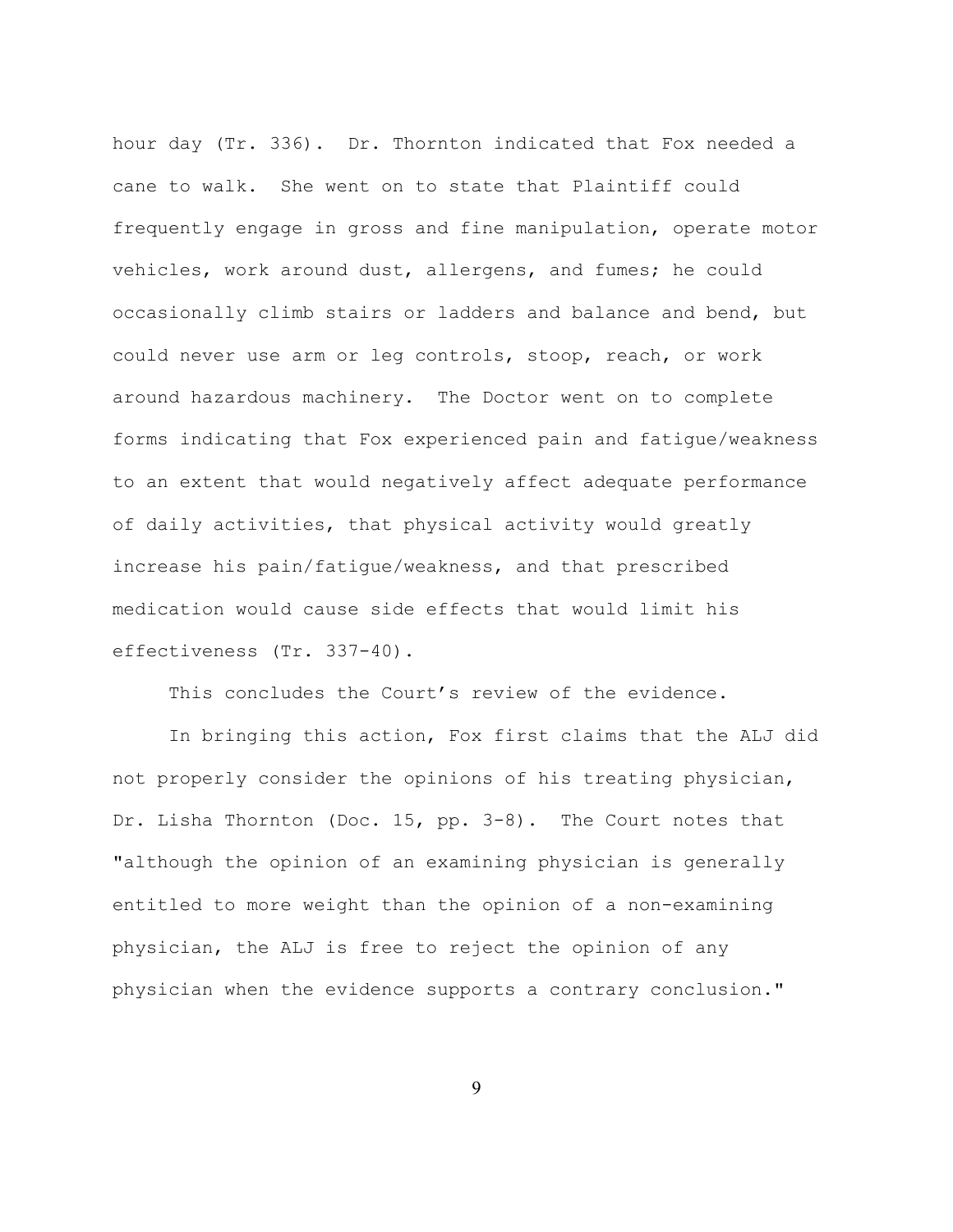*Oldham v. Schweiker,* 660 F.2d 1078, 1084 (5th Cir. 1981); see *also* 20 C.F.R. § 404.1527 (2015).

Fox asserts that the ALJ improperly gave greater weight to the conclusions of another doctor than to Thompson. More specifically, he asserts that the ALJ failed to recognize that Dr. Thornton was considering all of his impairments, severe and non-severe, in assessing his abilities as opposed to Dr. Crowther whose evaluation was focused on orthopaedic impairments. Plaintiff's argument emphasizes his obesity and right knee impairment as reasons why Thornton's physical capacities and pain evaluations were entitled to greater weight.

In rejecting the treating physician's opinion, the ALJ first noted the lack of support for those conclusions in her own records, specifically pointing out Fox's admission that he could engage in particular daily activities inconsistent with her conclusions (Tr. 29). The ALJ further pointed out that Thornton's records failed to indicate a need for a cane, though her physical capacities evaluation proclaimed it necessary (Tr. 29); just a month before that conclusion, Thornton had found Plaintiff to have a normal gait (Tr. 325). The ALJ also

<sup>7</sup> The Eleventh Circuit, in *Bonner v. City of Prichard*, 661 F.2d 1206, 1209 (11th Cir. 1981) (*en banc*), adopted as precedent decisions of the former Fifth Circuit rendered prior to October 1, 1981.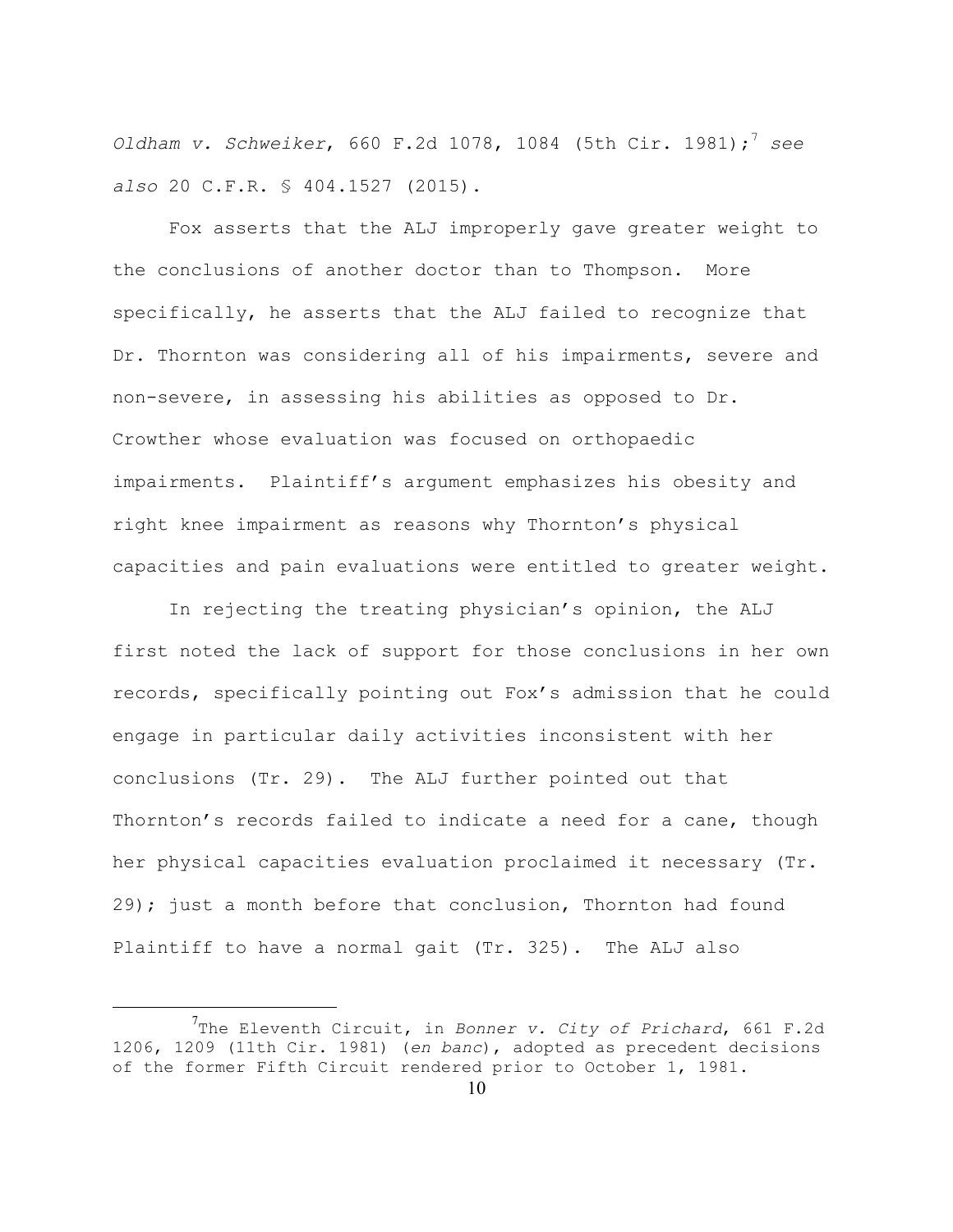discredited Thornton's finding that Fox's medications caused side effects that would reduce workplace effectiveness, noting no support in her records for the conclusion (Tr. 29).  $^8$  In bringing this claim, Plaintiff fails to rebut these specific reasons for the ALJ's rejection of Thornton's conclusions.

Plaintiff points to Dr. Crittendon's examination as support for Thornton's disability conclusion (Doc. 15, p. 7; *cf.* Tr. 278-83). This relates specifically to Fox's right knee impairment. However, the ALJ rejected the severity of that impairment as the medical evidence did not support the durational requirement (Tr. 22). In addressing the issue, the ALJ specifically discussed Crittendon's examination findings and his specific conclusion that there was no objective evidence to support Plaintiff's claim of right knee pain (Tr. 22-23; *cf.* Tr. 282). The Court finds no support for Fox's argument that Crittendon's notes bolster Dr. Thornton's conclusions.

As for Plaintiff's argument regarding his obesity, the Court notes that the ALJ specifically addressed the impairment, first finding it severe (Tr. 22). The ALJ went on to point out the evaluation required for obesity, before finding that no

 $\begin{array}{c|c}\n\hline\n\text{1} & \text{2} & \text{3} \\
\hline\n\end{array}$  ${}^{8}$ The Court notes that Fox complained once about the effects of his medications, though it was the last time Thornton examined him (Tr. 361). Nevertheless, Fox has not complained of this error and the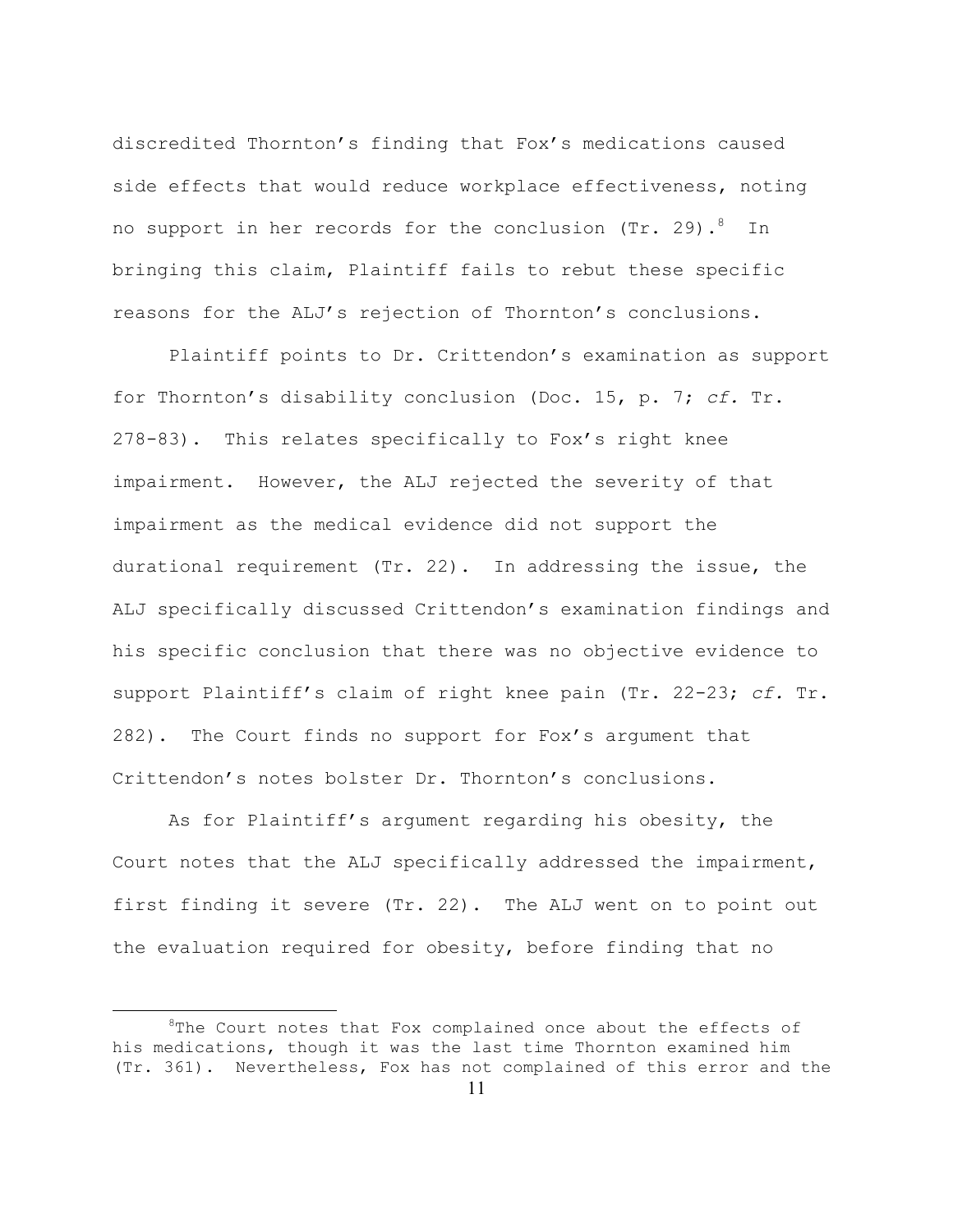"treating or examining source of record has attributed any additional limitations to the claimant's obesity" (Tr. 24, 28). The Court cannot say that the ALJ failed to properly consider Fox's obesity in rejecting Dr. Thornton's conclusions of disability.

Finally, with regard to this claim, the Court notes the following language in Plaintiff's brief: "Regardless of the longevity of treatment or the content of the treating notes" (Tr. 15, p. 8). Fox's claim regarding her treating physician fails exactly because of the "content of the treating notes" as Thornton's medical records do not support a conclusion of disability. The balance of the medical record does not support disability either. It is of no benefit to him that Plaintiff's treating physician was in the best position to "assess the nature, extent and severity of her patient's impairments and their effects on everyday and workplace activities" if she failed to actually record the information as it occurred (*see* Doc. 15, p. 8).

Fox's second claim is that the ALJ did not properly apply the Medical Vocational Rules (hereinafter *MVR*) (Doc. 15, pp. 8- 10). More specifically, Plaintiff argues that if the ALJ had

Court considers it to be, at most, harmless.

1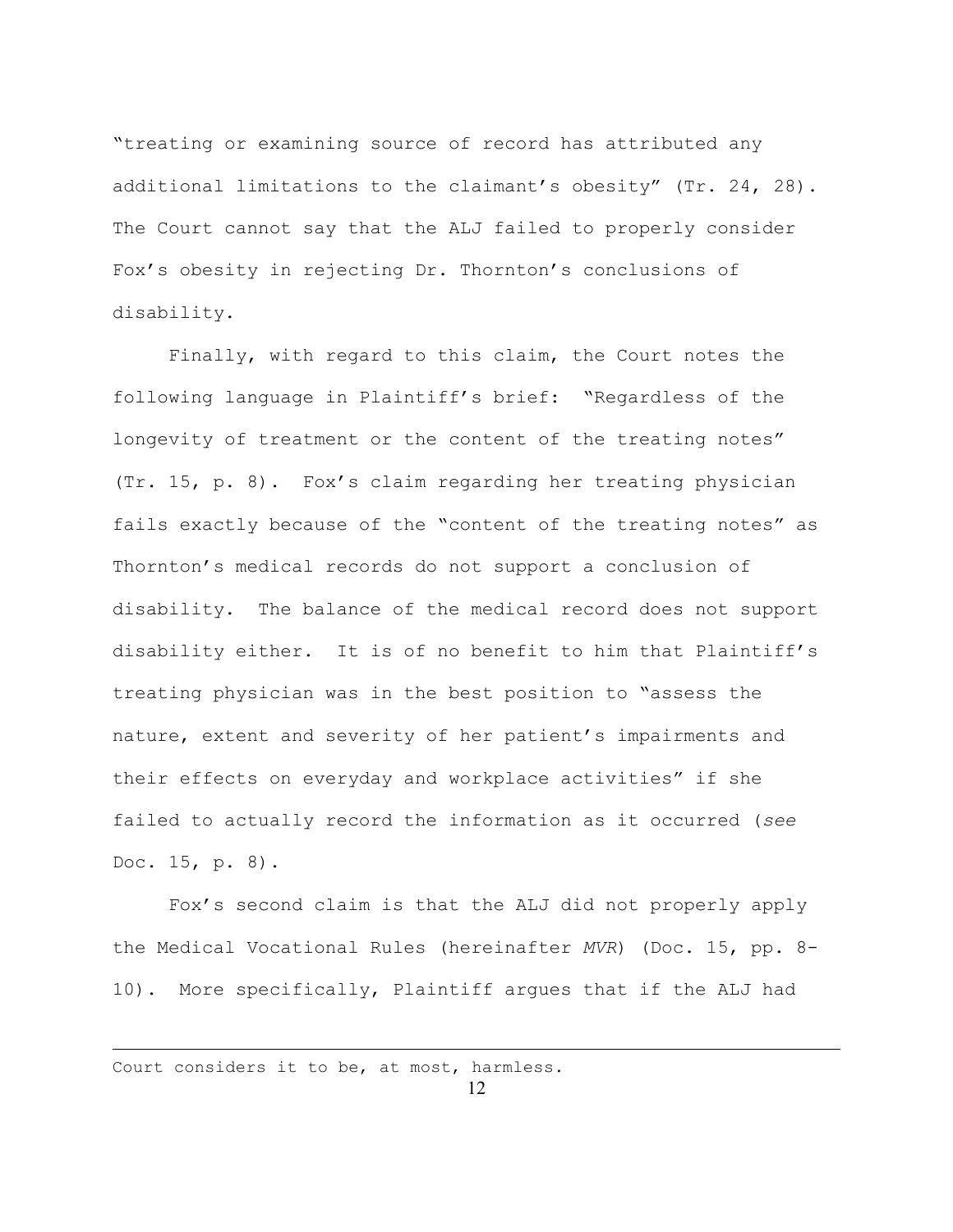applied the MVR, he would have gridded out under Rule 201.14 and been found disabled.

The Court finds that Fox's premise is faulty, however, in that Rule 201.14 contemplates an individual capable of performing sedentary work. The ALJ specifically found that Plaintiff had the residual functional capacity to perform light work (Tr. 25). His questioning of the Vocational Expert contemplated an individual capable of performing light work (Tr. 52) and the answers received specifically identified the jobs as light (Tr. 52-53). The ALJ accepted the Vocational Expert's answers as his own conclusions and found that Fox was capable of performing specific light work jobs (Tr. 31). Plaintiff's claim herein is irrelevant to the findings. $9$ 

Fox has raised two claims in bringing this action. Both are without merit. Upon consideration of the entire record, the Court finds "such relevant evidence as a reasonable mind might accept as adequate to support a conclusion." *Perales*, 402 U.S. at 401. Therefore, it is **ORDERED** that the Secretary's decision be **AFFIRMED**, *see Fortenberry v. Harris*, 612 F.2d 947, 950 (5th Cir. 1980), and that this action be **DISMISSED**. Judgment will be

 $\frac{1}{9}$ The Court further finds that Plaintiff's assertion (*see* Doc. 15, p. 10) that the ALJ should have developed the record by calling a medical expert to reconcile differences in the record is of no merit